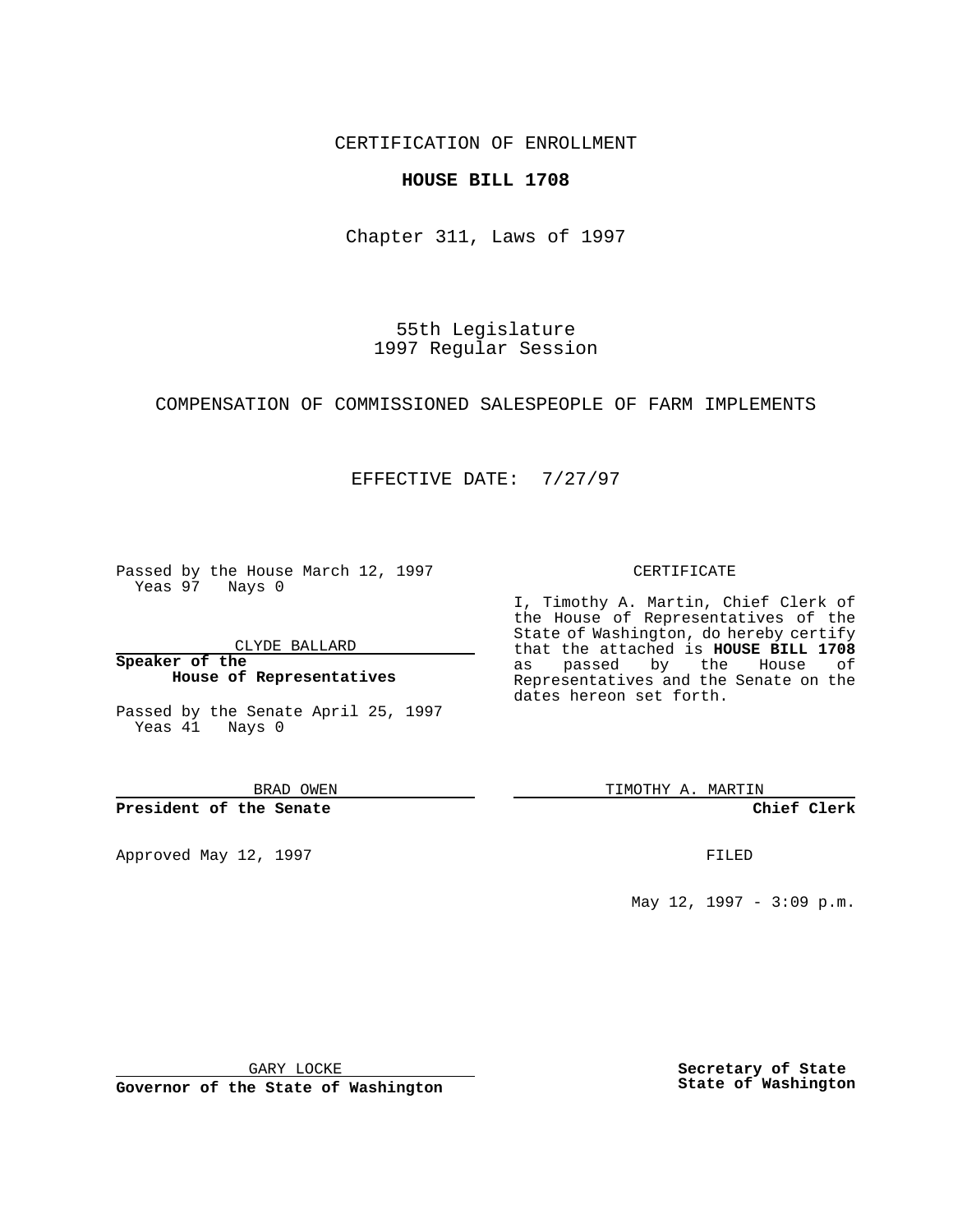# **HOUSE BILL 1708** \_\_\_\_\_\_\_\_\_\_\_\_\_\_\_\_\_\_\_\_\_\_\_\_\_\_\_\_\_\_\_\_\_\_\_\_\_\_\_\_\_\_\_\_\_\_\_

Passed Legislature - 1997 Regular Session

**State of Washington 55th Legislature 1997 Regular Session By** Representative McMorris

Read first time 02/05/97. Referred to Committee on Commerce & Labor.

 AN ACT Relating to the minimum rate of compensation for employment in excess of a forty-hour work week; and amending RCW 49.46.130.

BE IT ENACTED BY THE LEGISLATURE OF THE STATE OF WASHINGTON:

 **Sec. 1.** RCW 49.46.130 and 1995 c 5 s 1 are each amended to read as follows:

 (1) Except as otherwise provided in this section, no employer shall employ any of his employees for a work week longer than forty hours unless such employee receives compensation for his employment in excess of the hours above specified at a rate not less than one and one-half times the regular rate at which he is employed.

(2) This section does not apply to:

 (a) Any person exempted pursuant to RCW 49.46.010(5). The payment of compensation or provision of compensatory time off in addition to a salary shall not be a factor in determining whether a person is exempted under RCW 49.46.010(5)(c);

 (b) Employees who request compensating time off in lieu of overtime pay;

 (c) Any individual employed as a seaman whether or not the seaman is employed on a vessel other than an American vessel;

p. 1 HB 1708.SL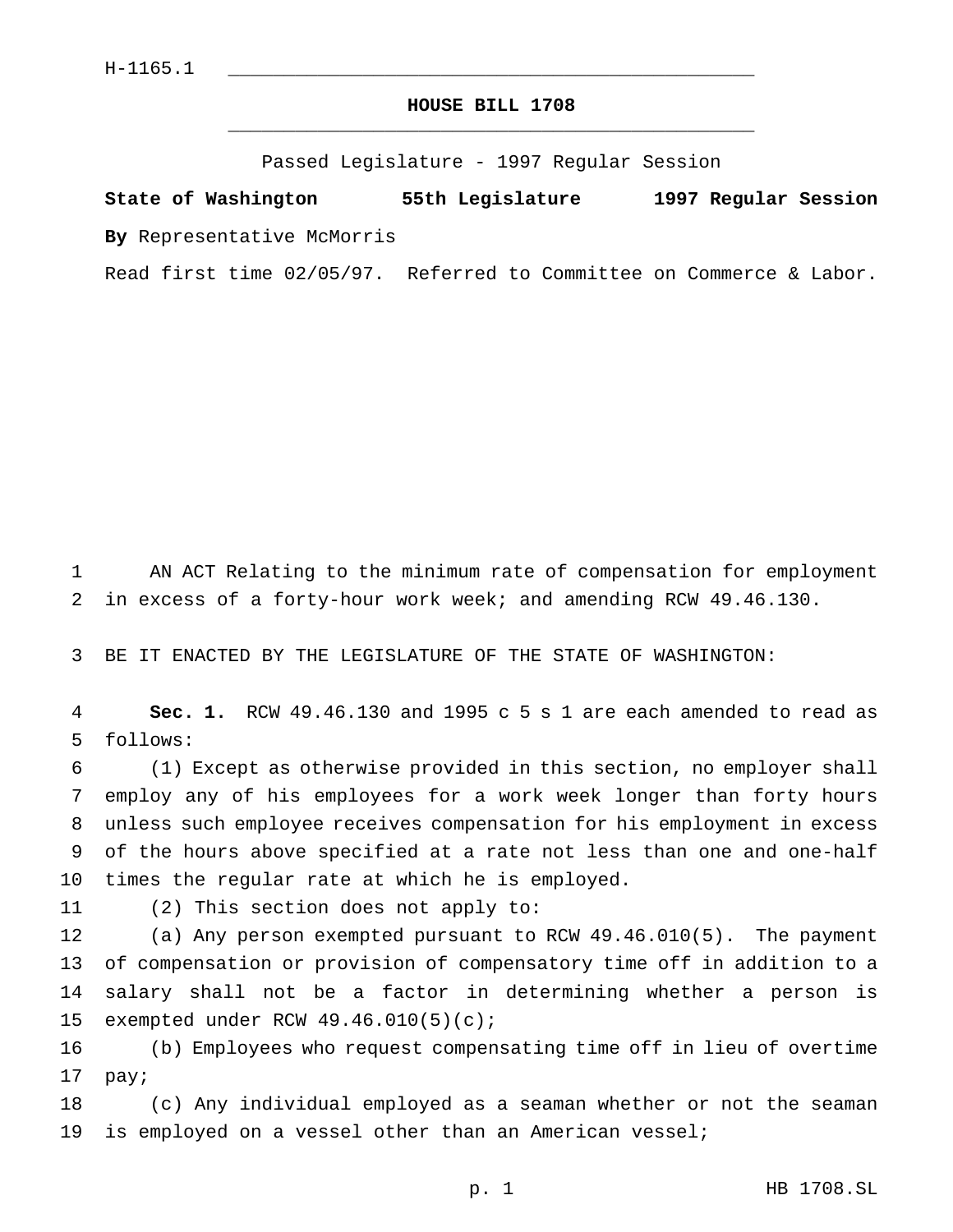(d) Seasonal employees who are employed at concessions and recreational establishments at agricultural fairs, including those seasonal employees employed by agricultural fairs, within the state provided that the period of employment for any seasonal employee at any or all agricultural fairs does not exceed fourteen working days a year; (e) Any individual employed as a motion picture projectionist if

 that employee is covered by a contract or collective bargaining 8 agreement which regulates hours of work and overtime pay;

 (f) An individual employed as a truck or bus driver who is subject to the provisions of the Federal Motor Carrier Act (49 U.S.C. Sec. 3101 et seq. and 49 U.S.C. Sec. 10101 et seq.), if the compensation system under which the truck or bus driver is paid includes overtime pay, reasonably equivalent to that required by this subsection, for working longer than forty hours per week;

 (g) Any individual employed (i) on a farm, in the employ of any person, in connection with the cultivation of the soil, or in connection with raising or harvesting any agricultural or horticultural commodity, including raising, shearing, feeding, caring for, training, and management of livestock, bees, poultry, and furbearing animals and wildlife, or in the employ of the owner or tenant or other operator of a farm in connection with the operation, management, conservation, improvement, or maintenance of such farm and its tools and equipment; or (ii) in packing, packaging, grading, storing or delivering to storage, or to market or to a carrier for transportation to market, any agricultural or horticultural commodity; or (iii) commercial canning, commercial freezing, or any other commercial processing, or with respect to services performed in connection with the cultivation, raising, harvesting, and processing of oysters or in connection with any agricultural or horticultural commodity after its delivery to a terminal market for distribution for consumption;

 (h) Any industry in which federal law provides for an overtime payment based on a work week other than forty hours. However, the provisions of the federal law regarding overtime payment based on a work week other than forty hours shall nevertheless apply to employees covered by this section without regard to the existence of actual federal jurisdiction over the industrial activity of the particular employer within this state. For the purposes of this subsection, "industry" means a trade, business, industry, or other activity, or branch, or group thereof, in which individuals are gainfully employed